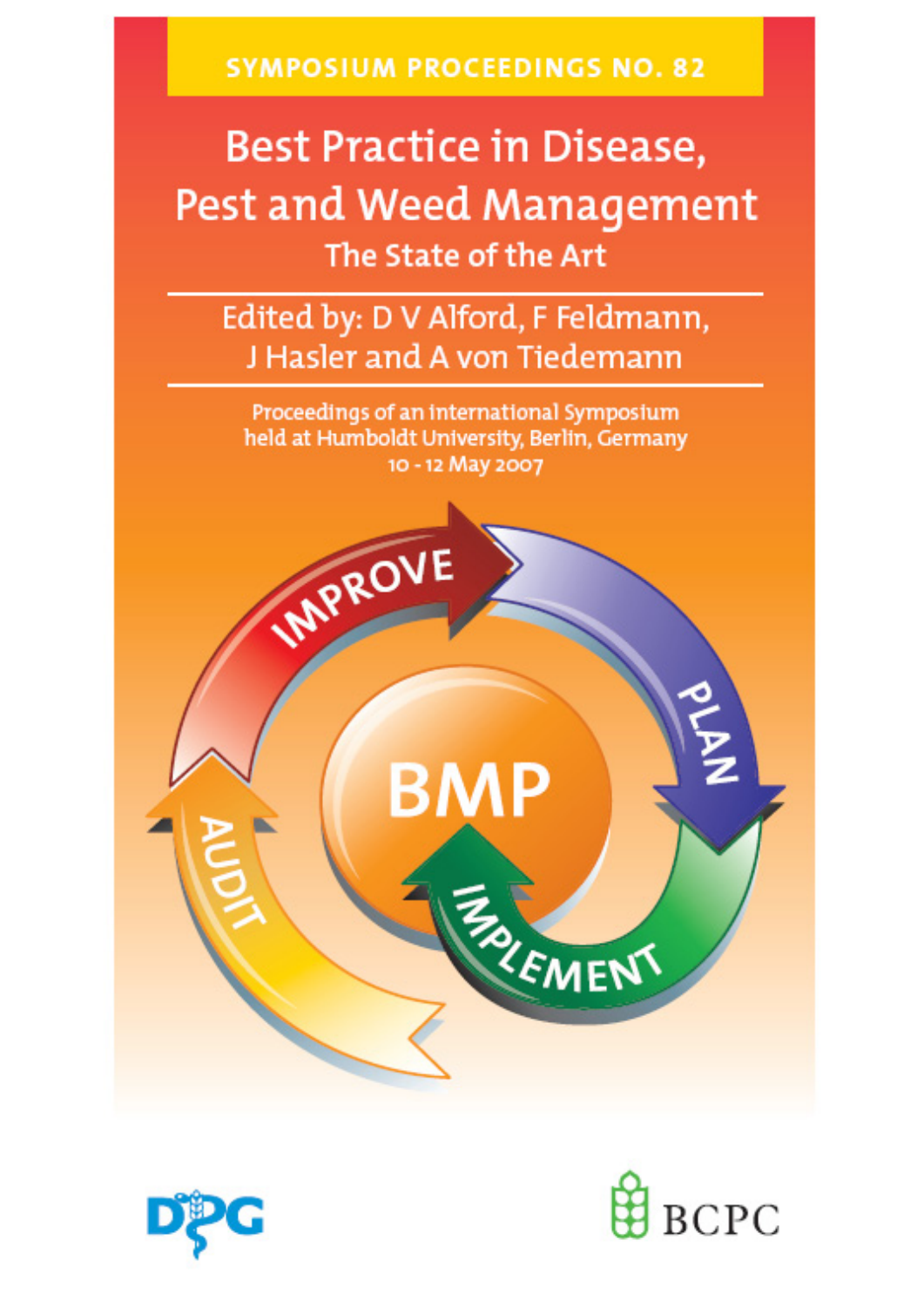#### **Analysis of pesticide use in reference farms with regard to necessary minimum**

A Günther, B Pallutt, B Freier *BBA, Stahnsdorfer Damm 81, D-14532 Kleinmachnow, Germany Email: a.guenther@bba.de* 

C Büttner *Humboldt University Berlin, Lentzeallee 55, D-14195 Berlin, Germany* 

## **INTRODUCTION**

With the passage of the German Action Plan for Reduction of Pesticide Use in 2004, the treatment frequency index (TFI) was introduced in Germany as an instrument to measure the intensity of use of plant protection products. One advantage of the TFI is that it makes it possible to compare different units such as kilograms, litres and grams. Furthermore, it makes it possible to determine whether any actual reductions in pesticide use have been achieved. It was decided that the intensity of plant protection product usage at reference farms should be analysed over a period of 8 years, in order to determine the potentials for reduction to the necessary minimum. Potential correlations between the intensity of pesticide use and relevant agricultural factors such as the time of sowing, preceding crops and the type of tillage were further questions for analysis. The relationship between conservation tillage and the use of glyphosate herbicides was of particular interest.

### **METHODS**

To answer the aforementioned questions, from 1998 to 2005, our group conducted an analysis of pesticide use in various crops, especially winter wheat and winter rape, at five German reference farms with different climate and soil characteristic. TFIs were calculated for each farm, year and crop, as described previously (Kudsk, 1989). The TFI data were then used to calculate the mean and annual intensities of pesticide use for all the main crops. Potential correlations between the TFI and the time of sowing, preceding crops and kind of tillage were investigated by defining factors of influence and calculating Spearman's correlation coefficient.

## **RESULTS**

Our findings show that in none of the investigated crops (winter wheat, winter rape, barley and sugar beet) had a decrease in pesticide use been achieved within the last 8 years. In fact, the intensity of pesticide use in winter rape and winter wheat even increased in two of the five farms studied. The mean intensity of pesticide use at the five farms was generally higher in winter wheat and winter rape than in sugar beet and barley. The variation between the years was less pronounced in herbicides and more pronounced in insecticides than in other plant protection products. The highest TFIs were found in sugar beet herbicides, winter wheat fungicides and winter rape insecticides. In the investigated crops, TFIs below a mean of 1.0